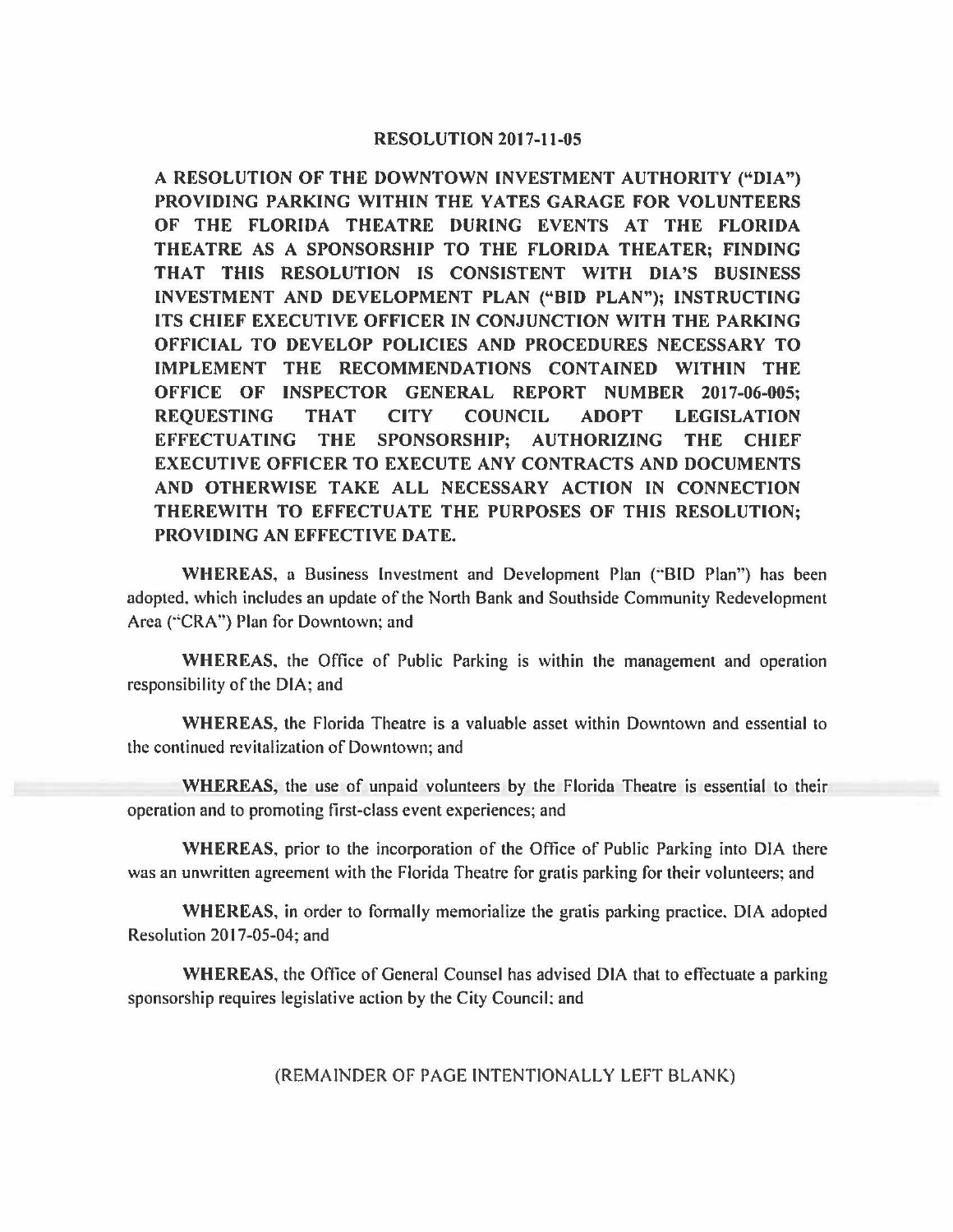**WHEREAS,** the Office of Inspector General in their September 15, 2017 Memorandum of Corrective Action identified three (3) recommendations for process improvement, as noted below:

- I. Require the Florida Theatre establish a unique numbering and tracking system to ensure accountability of both assigned and unassigned vouchers. Further, ensure each unique numbered voucher has an expiration date and each voucher is documented and acknowledged in writing when assigned to a volunteer.
- 2. Establish written policies or procedures in order to ensure the Florida Theatre is collecting vouchers from volunteers (or staff as appropriate) at the end of their service (or when the voucher is no longer needed); and ensure unassigned vouchers are secured from access by Theatre personnel until assigned to volunteers or staff. These policies or procedures should provide a method for DIA or OPP staff to verify compliance with the policies or procedures.
- 3. Detennine if the Florida Theatre should provide a list of uniquely numbered vouchers to OPP in order to allow for verification of parking during Theatre events; and

**WHEREAS,** this Resolution furthers BID Plan Redevelopment Goal I, which reads, *"Reinforce Downtown as the City':; unique epicenter for business, history, culture. education, and entertainment,* "NOW THEREFORE

**BE IT RESOLVED,** by the Downtown Investment Authority

**Section 1.** In consideration of the Yates Parking Garage being identified as a preferred parking location for Florida Theater events on the Florida Theater website, individual event webpages, ticket receipts, and playbills, the DIA through the Office of Public Parking will provide no-cost parking at the Yates Parking Garage for volunteers of the Florida Theatre during events. The term will begin upon the effective date of this resolution and terminate twenty-four months from that date.

**Section 2.** The Chief Executive Officer, in conjunction with the City's Parking Official, shall develop policies and procedures necessary to implement the three (3) corrective action recommendations contained within OIG Correspondence Number 2017-06-005. which are identified verbatim previously in this resolution.

**Section 3.** The Chief Executive Officer is hereby instructed to seek the filing of legislation on behalf of the DIA and is authorized to take all necessary action including, but not limited to, execution of contracts, agreements and documents, as well as negotiate specific tenns and conditions with the Florida Theatre on behalf of the DIA in furtherance of the purpose of this resolution.